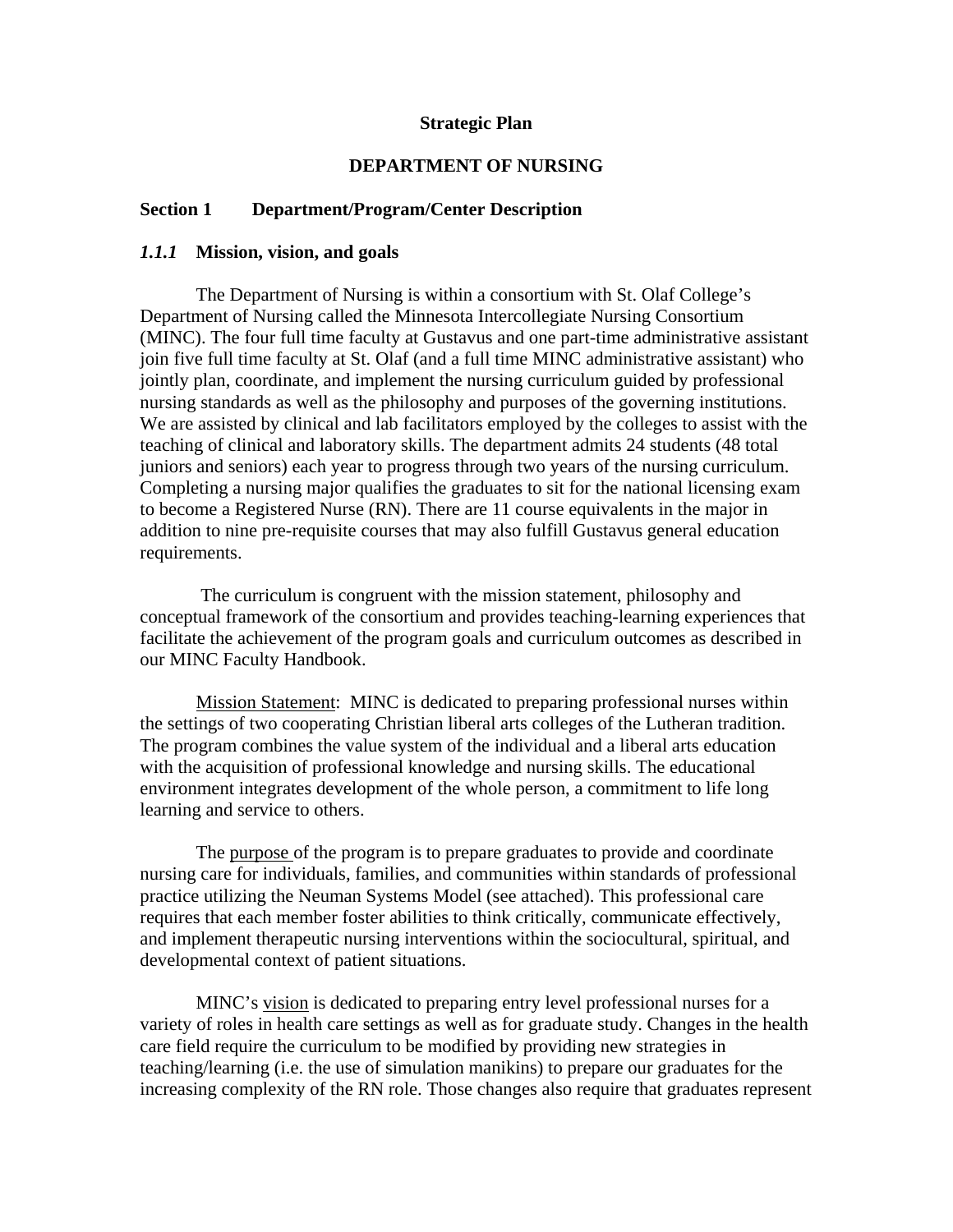the population as a whole and understand the cultural dimension of health and healing as integral to providing care.

The baccalaureate curriculum builds upon a foundation of the arts, sciences, and humanities. The philosophy of the MINC program articulates that a broad liberal arts education provides a framework for the professional nurse. Based upon dimensions of nursing as articulated in the MINC philosophy, course work in the sciences and humanities provide a foundation for the upper division nursing program curriculum. Nursing courses foster development of in-depth knowledge in the area of study comprising of about one third of the student's education. The remaining two thirds provides study in the liberal arts designed to encourage in students a breadth of knowledge. Each of the governing institutions identifies a distribution of general education courses required for graduation. These courses broadly represent the liberal arts and are from the fields of biology, chemistry, psychology, sociology, and nutrition. Additionally, a supporting course in ethics is required prior to graduation.

Goals of the program:

1) Present a dynamic, contemporary curriculum that prepares individuals who are eligible for licensure by examination as a registered nurse, entry level professional practice upon licensure, and graduate study.

2) Recruit and retain qualified and diverse faculty committed to baccalaureate nursing education at the upper division level in a Christian liberal arts setting.

3) Recruit and retain qualified and diverse students committed to the profession of nursing, who value the liberal arts as an essential foundation to the art and science of professional nursing practice

4) Acquire and allocate fiscal, faculty, physical, clinical, library and learning resources to achieve the mission of the program.

5) Maintain a nursing program that meets quality standards of state and national professional nursing agencies.

#### **1.2 Programs**

The Nursing Department provides a major in nursing. In addition, faculty have taught in FTS, international J-term courses, courses in nutrition, parenting and human wellness research that are open to the general student population.

#### **1.3 Support relationships**

The Departments of Biology, Chemistry, Psychology, Sociology, HES, Religion, Nursing and Philosophy provide the pre-requisite courses nursing students need. These departments have been helpful and flexible in offering these courses at times that work well for potential nursing majors. The Education, HES, Nursing IT liaison, (Joyce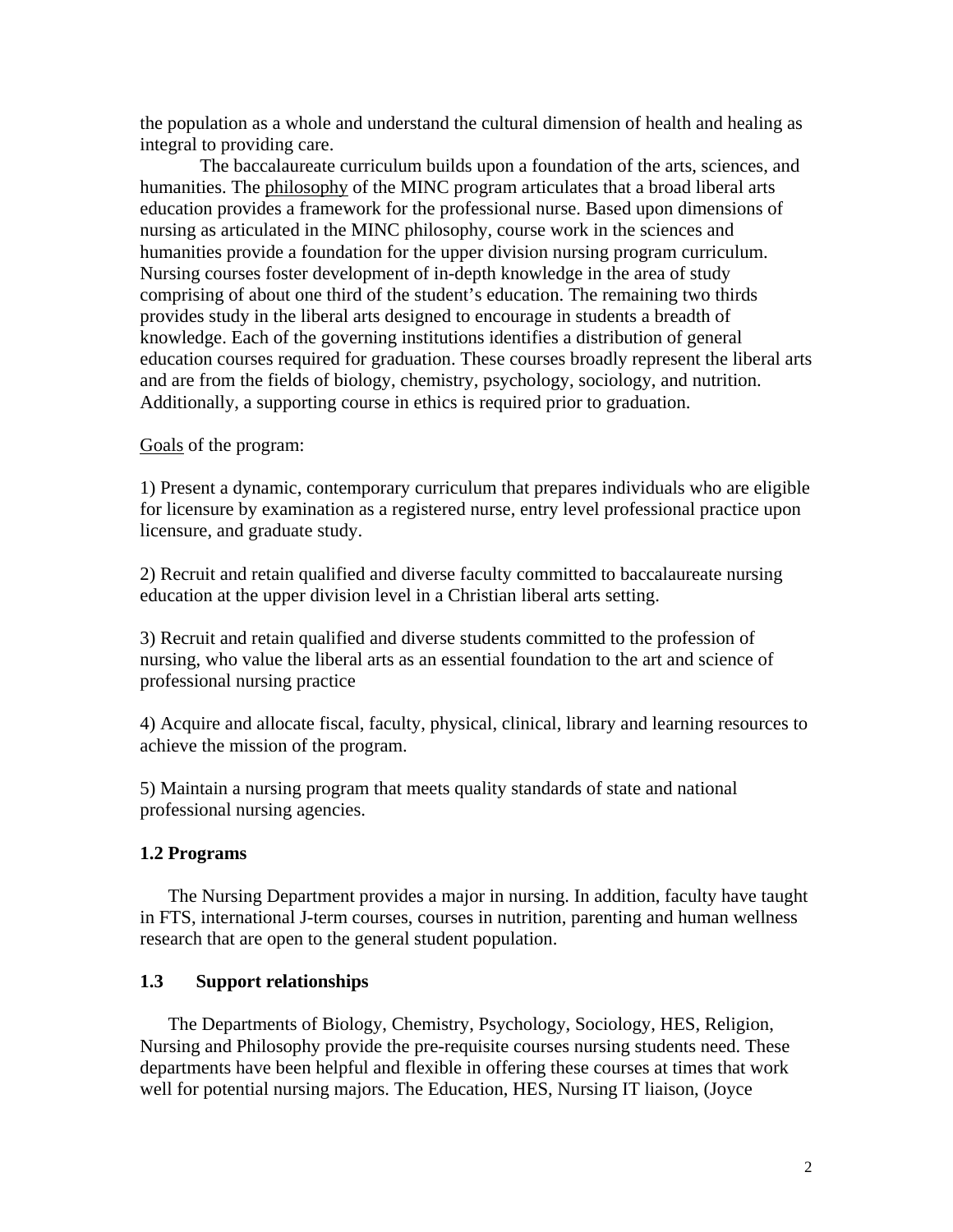Aarsvold) is instrumental in providing technical support and initiating ideas that facilitate innovation in the classroom, classroom management via Moodle, and video conferencing that saves time and money as the Gustavus Nursing Department meets with our St. Olaf colleagues.

## **Section 2 Strategic Review - External Analysis**

## 2.1 Strategic issues

1) Trends in the Discipline - The most significant trends in the discipline are the aging of practicing nurses and nursing faculty. As current nurses begin to retire over the next ten years there will be increasing pressure to graduate nurses to replace them. The aging of nursing faculty is equally and intricately involved in this trend as the average age is approximately 50 years of age. Competition for Masters and PhD prepared faculty among programs looking to increase their enrollments to meet societal demands will impact every program. The opportunities presented are that Baccalaureate graduates in nursing are sought after for employment and have many opportunities to proceed on to graduate school for academic careers.

2) Social Trends – the aging baby boomers, diversity of patients, and increasing acuity of all patients add to the need for increased numbers of professional nurses and the responsibility of case management specialties. With the increased focus on global health issues and transcultural competence, nursing majors have the opportunity to move beyond traditional spheres of caregiving. The need for professional nurse involvement in advocacy and/or hands-on experiences with international health initiatives is imperative. Increased focus on prevention and health promotion is an opportunity for improved health care of the population. At the same time there is increasing need for educators to help graduates prioritize and provide all the information needed to address complex social issues.

3) Current and Future Students – there has been a significant increase in interest in the major over the past several years with applications twice the available number of places in the nursing program. The opportunities presented by this are that the students are highly motivated and confident which enhances the nurse workforce. As faculty, the department is working toward a program that creates an atmosphere of learning for our students that were not born in the United States. Conversations have begun to pair ESL nursing student alumni to work with current students. Using new technology it might be possible to make that happen no matter where alumni are located. Culturally diverse students enrich our program and the discipline of nursing needs their voice and involvement.

Having technological competence assists nursing majors to easily acquire the skills needed in the workplace, particularly with the electronic medical records now becoming ubiquitous in health care agencies.

4) The Economy – Increased tuition as well as decreased grant and funding sources are inevitable results of a faltering economy. Opportunities presented are for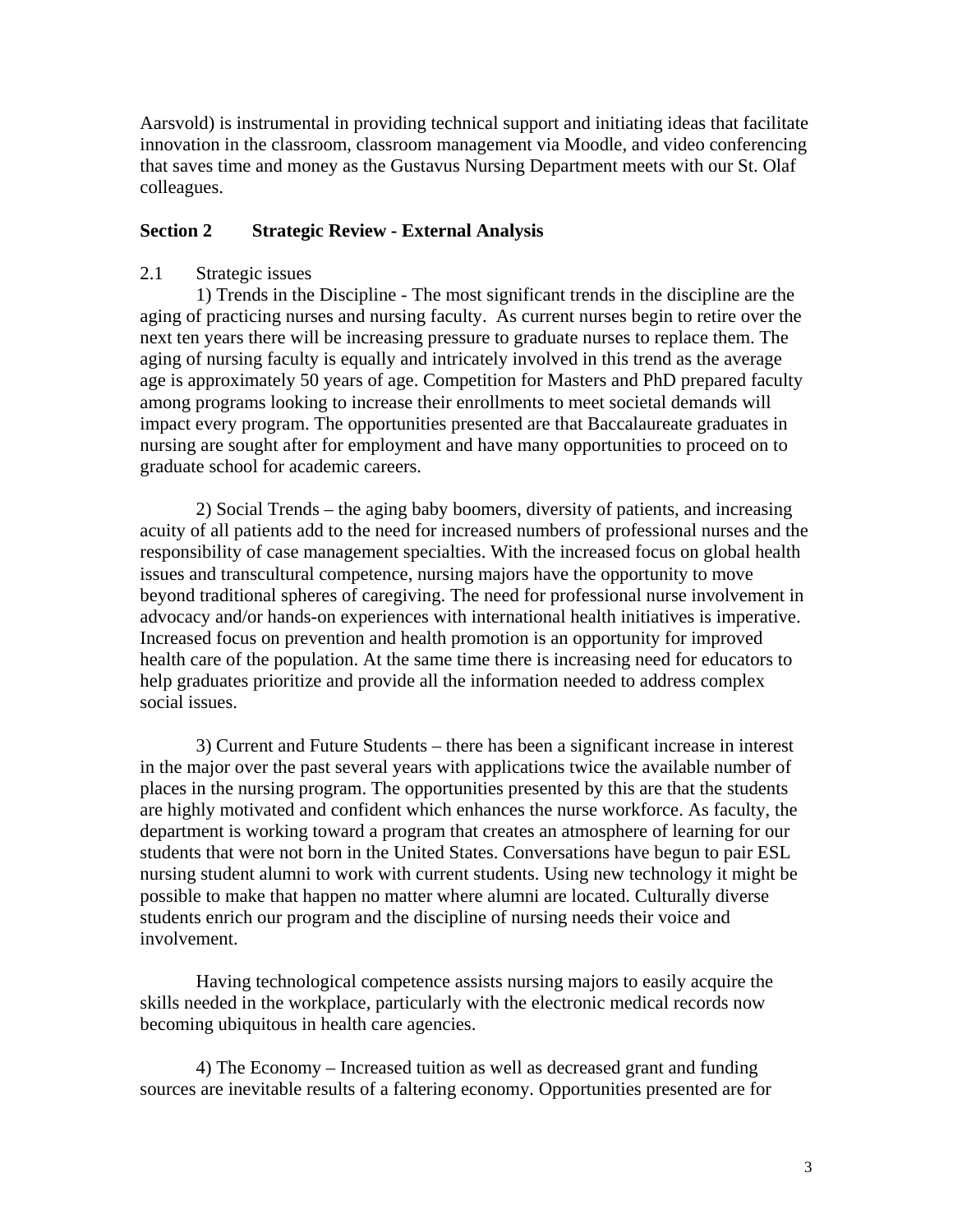common partnerships to acquire needed technology. Recruitment of faculty is further complicated by the salary disparities between staff nurses in clinical settings and nurse educators. While this is true for many professions – practice vs. academics – the advantages of the academic world for nurses are many, including shaping the future nursing workforce in response to current needs, trends and values.

5) Funding sources - as noted, grant and funding sources shrink in a depressed economy and competition for available funding is increasing. The challenge presented is for faculty in a highly content driven and tight curriculum to find time to seek and write grants. Another consideration is the amount of time nursing faculty spend in clinical teaching as calculated into credit load. Currently 3.5 hours of clinical teaching is equivalent to 1 hour of classroom teaching. Faculty with high clinical course loads have necessarily far less time than counterparts in other disciplines to devote time to other scholarly activities including grant writing. Hiring clinical adjunct faculty would assist nursing faculty to have the time to devote to important and necessary endeavors such as this.

6) Accrediting Bodies – the Minnesota Board of Nursing and the Commission on Collegiate Nursing Education are both accrediting bodies with requirements, content and skills that must be met. Opportunities within those requirements keep faculty abreast of ever changing needs within nursing curricula. MINC underwent a review in the Fall of 2008 by both and was successful in achieving accreditation for the next 10 years.

7) Technology – the ever increasing complexity of technology (electronic medical records, high tech patient environments, constant communication via text, cell, iPod, moodle class organization systems, etc. increase the expectation to incorporate these into the curriculum and the presentation of classroom content. An opportunity that is currently being pursued is the use of simulation manikins that would have the ability to give each student the opportunity to deal with complex health situations that cannot be provided in a health care facility. Educational technologies also may provide the opportunity for guest lectures via teleconferencing and the ability to podcast classroom sessions for review and enhancement of student learning. Challenges include overextending students with technology offerings that are available.

 8) Other Academic Programs – the nursing program is dependent on other departments' offering of pre-requisite courses. If those offerings change it puts more stress on our department to meet those needs. For example, the decision of HES to reduce the credit for Nutrition (formally 1 full credit, now .5) requires that the Nutrition course offered in nursing will be stressed to have enough places to meet the needs of pre-nursing students. Interdisciplinary collaboration is an opportunity to pursue, though time and schedules are often a barrier to effective collaboration opportunities.

#### **Strategic Review - Internal Analysis**

1) Planning, Leadership and Decision-Making - The department engages in frequent routine planning conversations. Monthly department meetings are held in addition to bi-weekly meetings with MINC colleagues at St. Olaf. In addition, there is a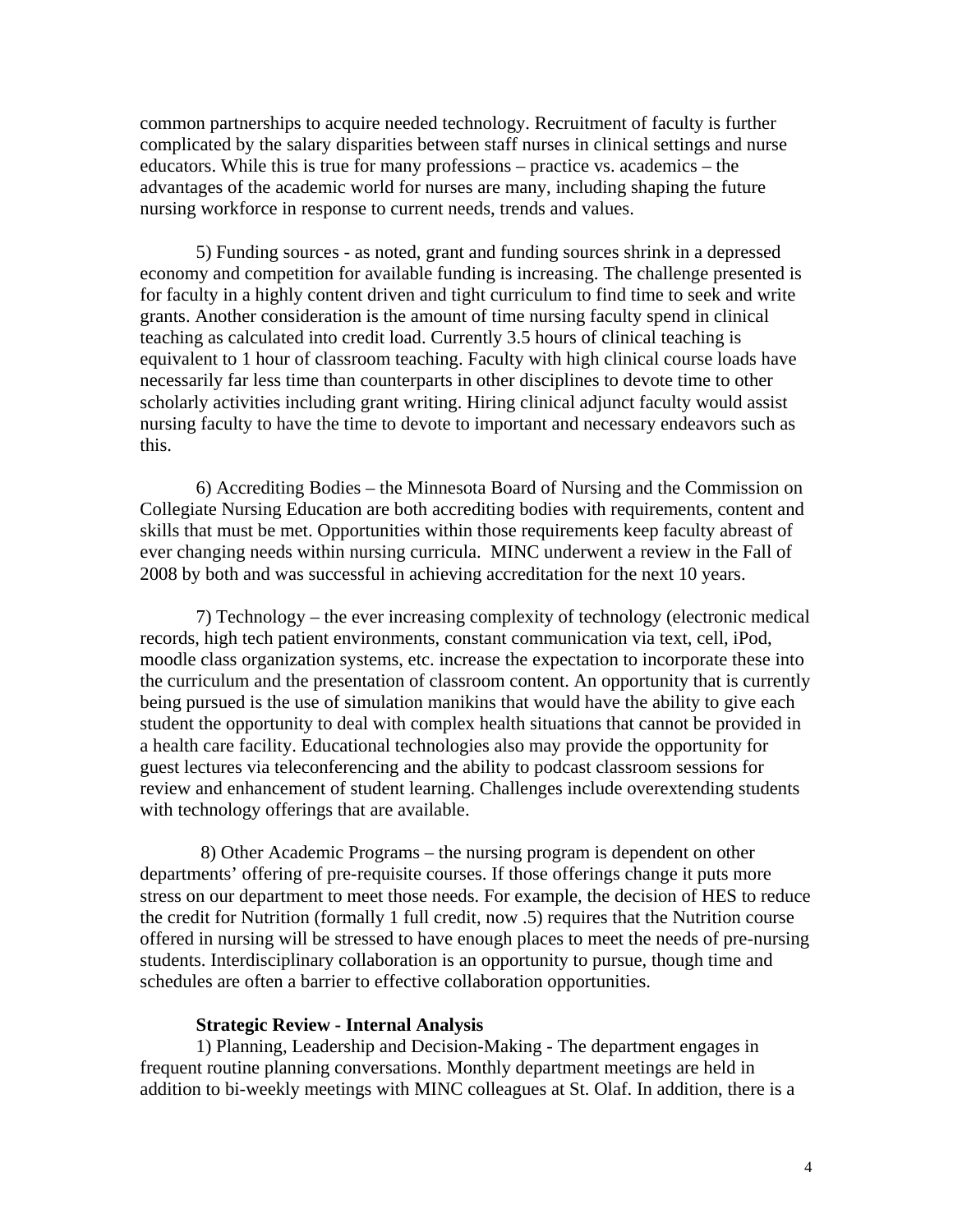full week workshop at the end of May to evaluate spring semester and plan for the next full academic year. At the end of fall semester there is also a full day workshop to evaluate fall semester courses and refine plans for spring.

With four full time faculty housed in the same location with classroom, laboratory and administrative assistance all in one wing of Mattson Hall, the use of personnel and curricular resources is excellent. Clinical teaching off campus on Tuesdays and Thursdays in different locations presents a challenge to meet with each other on a daily basis and be available for on-campus and off-campus activities.

Decision making is theoretically and often practically decentralized as the MINC faculty organization discusses items related to governance, students and curriculum and makes decisions together. Departmental decisions are made following input and consensus by all of the department members. The quality of decisions is considered to be of optimal reflecting a well developed, high quality nursing program. Morale is high within the department with good relationships among its members. Students feel free to bring forth concerns, and evaluations of faculty responsiveness to their concerns are high. If conflict arises, individuals share their concerns respectfully either in person or at departmental meetings. Strengths of the decision making are that there is one voice with camaraderie, team approach and congenial feelings among us. A weakness is that communication between campuses is not always consistent or easy. Change is difficult to implement at times because of two colleges involved and their different governing bodies.

2) Curriculum and Instruction – For each of the four full time faculty, five of six course loads are devoted to the nursing major. Each faculty member has 12 advisees all of which are nursing majors currently in the program. Occasionally a pre-nursing student will be an advisee if his/her FTS instructor goes on leave, for example. When an FTS is taught by a member of the nursing department 16-18 additional advisees are included.

Distinctive aspects of our program include team teaching within the department and with St. Olaf colleagues affording the students to have a faculty member with the most expertise in a given curricular area. It is also beneficial for faculty to have team members work together to garner new ideas and teaching strategies. Other distinctive features of MINC is the availability of rural and urban clinical agencies to enhance the clinical teaching/learning experience. Themes or curricular threads enhance the areas of research, cultural competence, holism, ethics and critical thinking. Major requirements are strongly influenced and guided by our accrediting agencies.

Good teaching is regarded as highly important and is evidenced by a variety of instructional strategies, small class sizes to increase participation, faculty experience in core areas, application of theory to practice in clinical course components, research leading to evidence based interventions, case studies and collaboration in teaching and exam preparation. Close proximity to one another within the department enable informal conversations about best teaching strategies and these occur quite frequently . In addition, faculty have frequently participated in summer institutes for professional development,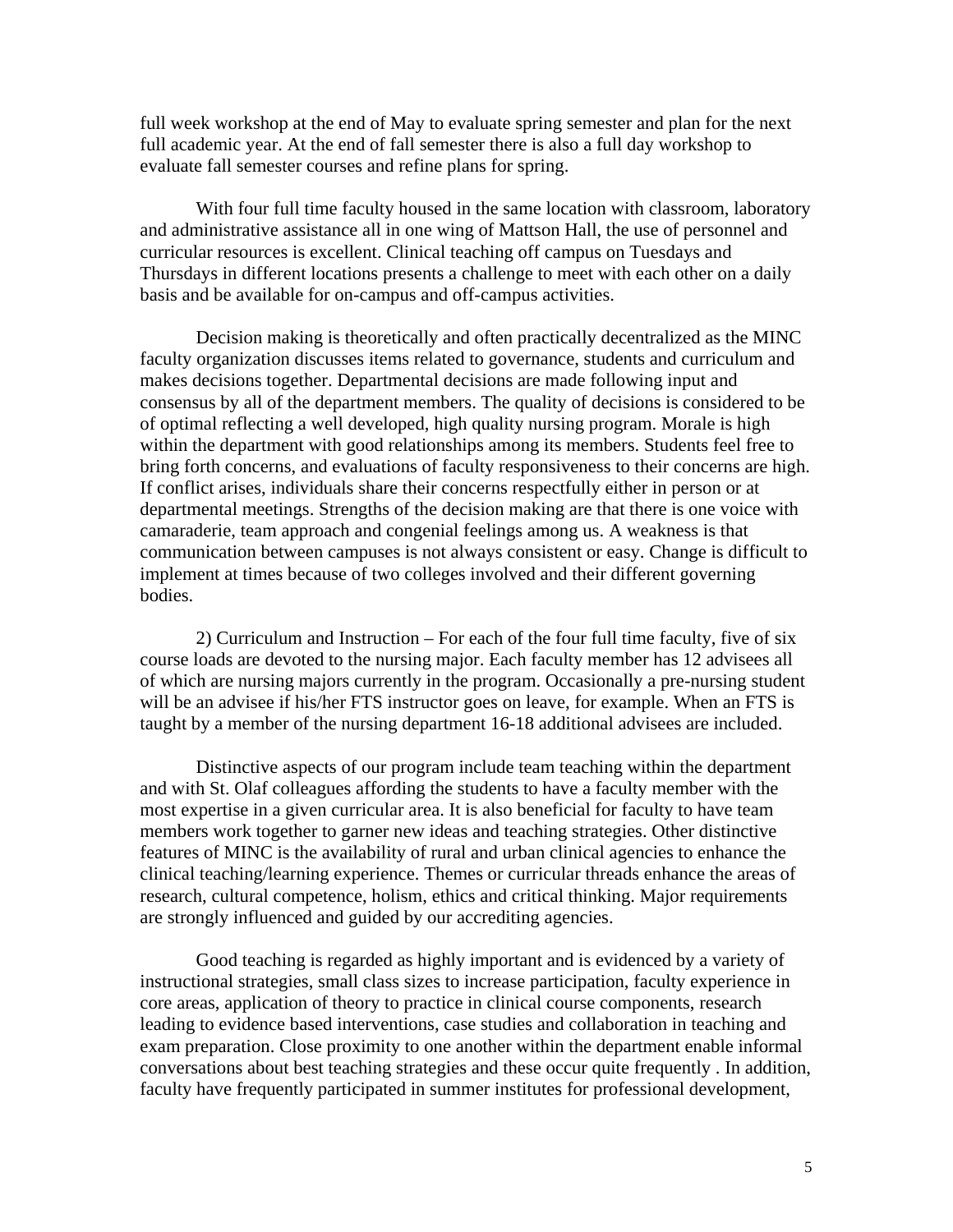faculty service learning seminars to foreign countries (Northern Ireland, Guatemala, Cuba and Namibia), and attendance at "Teachers Talking" as often as possible (though they are often held on off-campus clinical days) Faculty frequently attend continuing education opportunities and conferences in their specialty areas.

Staffing needs for the present and the future include the ability to retain a competent lab facilitator who teaches hands-on skills in the lab. Changeover in this position has been fairly frequent due to it being a non-faculty position. Master's students hired as lab facilitators complete their degrees and move to other full time faculty positions. In addition, keeping highly skilled clinical facilitators in hospital settings is essential. Faculty function in this role in some courses, but rely on facilitators to do the actual bedside teaching as they focus on course development, implementation and evaluation roles. Adding a  $5<sup>th</sup>$  full time faculty position would increase flexibility for course offerings and possibly allowing for increased student enrollment. Clinical site accommodation of more students is a challenge, but simulation manikins would be beneficial to help increase enrollment. For example, the simulation lab could offer clinical day rotations through patient simulation. As innovation with technology could potentially allow for increasing numbers admitted to the major, it would also need a committed faculty person to organize and manage the learning experiences with simulation.

As with the trend of aging faculty, three pending retirements in the consortium (one at Gustavus) in the next three years will require re-assignment of content on both campuses. With the exception of Child Health, the Gustavus nursing faculty will be able to cover the content area affected by those retirements.

Identified strengths are the collaboration possible within the consortium and faculty teaching in areas of expertise based their specific education and experiential backgrounds. Energy and enthusiasm are the norms within the department enhanced by mutual respect and collaboration which is evident to the students as well.

Weaknesses identified include the need for a course in Pharmacology. The constraints on faculty teaching courses in the major precludes more course offerings to the general student population. A Pharmacology course would benefit not only nursing students, but those considering pre-med, physical therapy and health fitness majors.

Highly important, but not yet implemented due to budget constraints, is the inclusion of highly sophisticated simulation manikins to enhance clinical learning in a controlled laboratory setting. A challenge within MINC is to be sure that resources are the same on both campuses so that the use of simulation is equivalent. Funding will likely require the collaboration of community players in each location.

3) Financial Resources and Facilities - The Department Chair along with the administrative assistant manage the department's budget. Decisions about how the budget is spent is essentially done by the Chair, but faculty are given copies of the budget lines and have input if they so desire. Many expenses are fixed or faculty submit RFP's as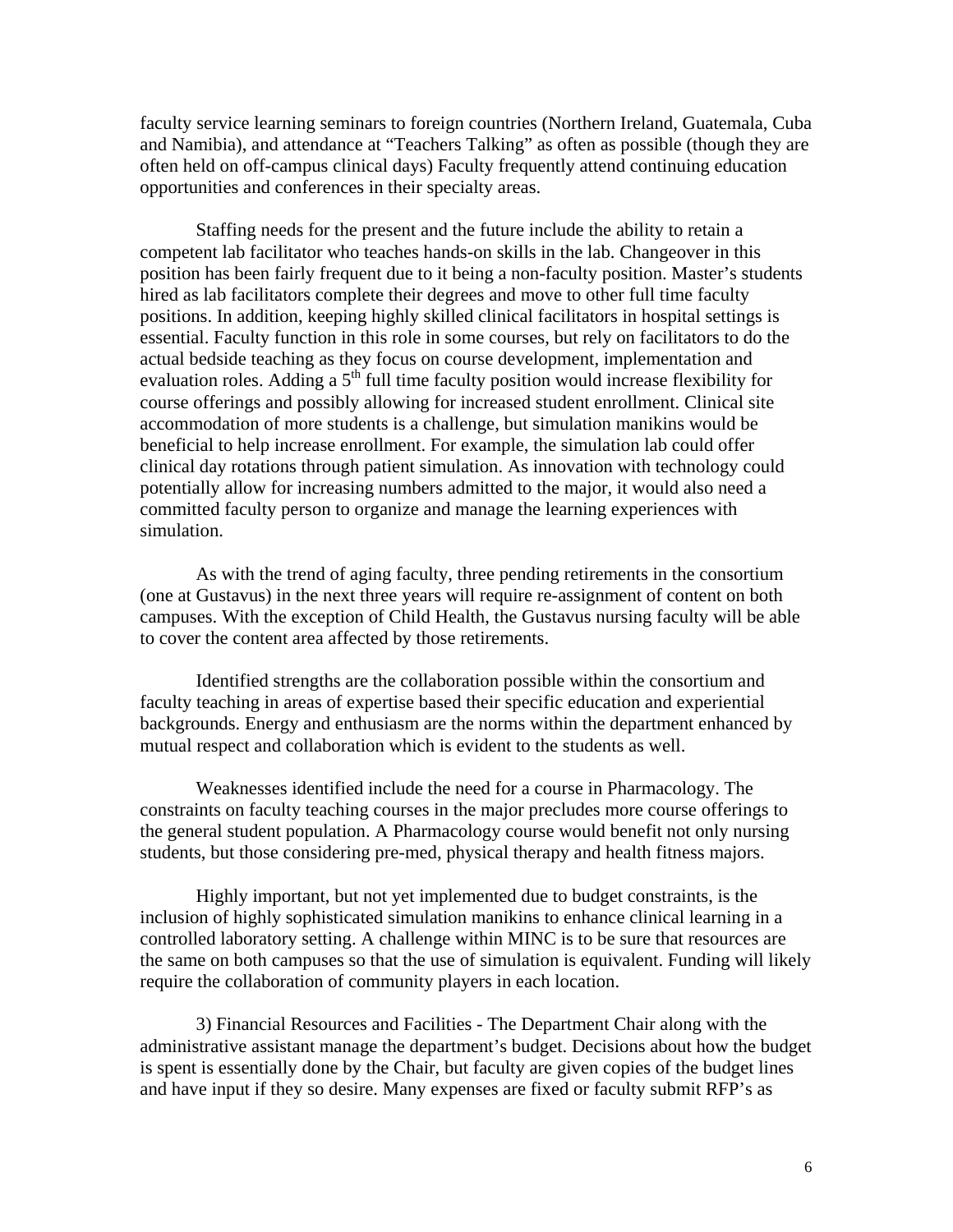needed (primarily for clinical expenses, most often travel). The administrative assistant manages the expenses on a monthly basis and shares a copy with the Chair. The spreadsheet that shows the budget details for the past three years is very helpful in determining changes for the following year.

The department is housed in Mattson Hall which is approximately 4 years old and in excellent condition. The lab is somewhat small, especially if MINC were able to acquire sophisticated simulation equipment. The tables in the classroom are not conducive to group work and we would prefer chairs for flexibility of classroom activities. In the lab, the manikins are old and falling apart. Some of the hospital beds do not work in the up/down fashion that is important depending on nursing skills being used. Identified items for new or replacement equipment include a set of "clickers" dedicated to Mattson Hall, a new desktop computer for our administrative assistant and importantly, upgraded low fidelity manikins and high fidelity simulation manikins. Hospital beds in the laboratory are also in need of upgrade. In addition we have identified new ways of using upgraded videoconferencing components to facilitate meetings and incorporate some new distant learning opportunities. We have identified HRSA as a potential funding opportunity but have not had the time to pursue them as yet.

The college adequately funds the basic operation of our department and most needed items for our curriculum. The simulation manikins, because of their expense are not able to be purchased even with alumni funds. These capital expenses are the ones we most need to improve the way we conduct clinical teaching. Another budget item that the department would like included as a line item is supporting students' registration fees for those who go to NCUR. The department has seen increasing numbers of students in the past few years be accepted and participating. This is seen as highly valuable as research is an essential component of professional nursing. Evidence based practice is highly valued in provision of professional nursing care.

4) Student Recruitment and Promoting the Department – This is perhaps our strongest "suit" as the nursing major has become a very popular draw for new students coming to Gustavus and the retention of those who want to pursue this profession. Over the past two years, the application pool has exceeded the ability to accept students nearly 2:1. We have upgraded our web site to be current and interesting for information related to the program. Faculty descriptions and the opportunities available to nursing students in terms of travel, employment and reputation are now included. The department works closely with admissions to identify students who indicate an interest in nursing during their initial registration. Meetings with potential majors are held twice a year and advertised through the Gustavus- l and the FTS faculty listserv. Each member of our department is involved in Admission office events. Faculty are assigned to each event at the beginning of the year to be sure that nursing's presence is provided for all recruitment activities. Additional recruitment of nursing students has not been necessary due to our already large applicant pool.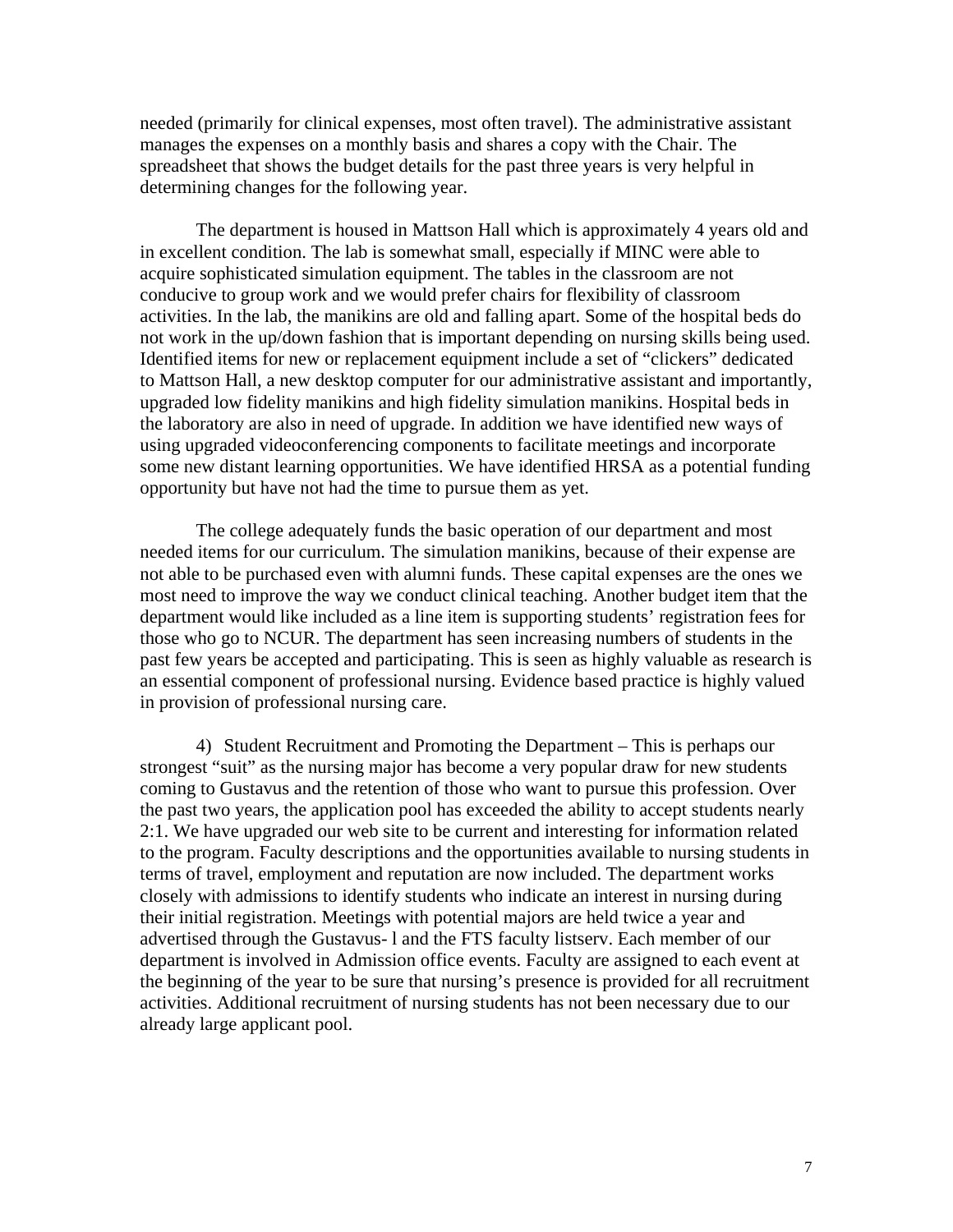The Nursing Department makes itself visible on campus in a variety of ways. Members serve on major committees each year including the Senate, Curriculum Committee, Personnel Committee, Program Assessment and Development Committee, the Honor Board and the Faculty Review Committee. In addition, two faculty participated in the Health and Wellness workgroup supporting the Strategic Initiative. Members of the department have been involved in numerous summer institutes and faculty development and have brought guests to campus for the Lecture Series. There is active participation in admissions events, and summer registration always has nursing faculty present.

 In terms of student recruitment, participation is as noted above. The Gustavus Nursing department maintains a quality program with an excellent reputation. A weakness is that the department cannot promise a place in the major for every qualified student, and given the shortage of nurses today, that is an unfortunate circumstance.

#### *2.2 Barriers*

MINC is one of only two baccalaureate programs in the State that does not have an updated simulation lab. The lab is barely adequate due to malfunctioning equipment and basic manikins that are pieced together sometimes with tape. Students who view our lab and compare it to others may very well decide on a different college to pursue this degree. The manikins are essential for the future of teaching complex clinical decisionmaking without the fear of adversely affecting a real patient. Critical thinking and prioritizing using this type of technology is much enhanced over traditional teachinglearning methods. Funding is clearly the barrier to procuring this equipment. There is no budget line to replace/renew equipment such as this. The students pay an extra \$1100 per year that includes costs for their lab kits which contain their non-reusable supplies for learning lab skills. The MINC budget is limited in obtaining durable lab supplies needed each year.

Due to the time commitment of clinical teaching (up to 16 hours or more a week for 1.5 course load), nursing facultys' student contact hours are much higher than in many other majors. The clear impact is a real lack of sufficient time for research and professional development. The ability to hire a  $5<sup>th</sup>$  full time faculty would relieve this time pressure and allow the department to serve the college community in general in additional ways. Hiring of additional faculty is also a challenge due to the declining numbers of qualified faculty applicants and the competition for effective nurse educators with other schools of nursing, particularly those in more urban areas. Salary comparisons with other private and public universities puts Gustavus at a distinct disadvantage for attracting a larger applicant pool.

While we have a good record in retention of accepted students from diverse backgrounds, there are other minority students who qualify but are not in the top 24 competing for places in the program. We use an application process that does not rely solely on grade point average but also includes an essay and an interview. We look at content and meaning in those components which often overcomes more average GPA's. As a consortium we have continually tried to find ways to assist ESL/minority students to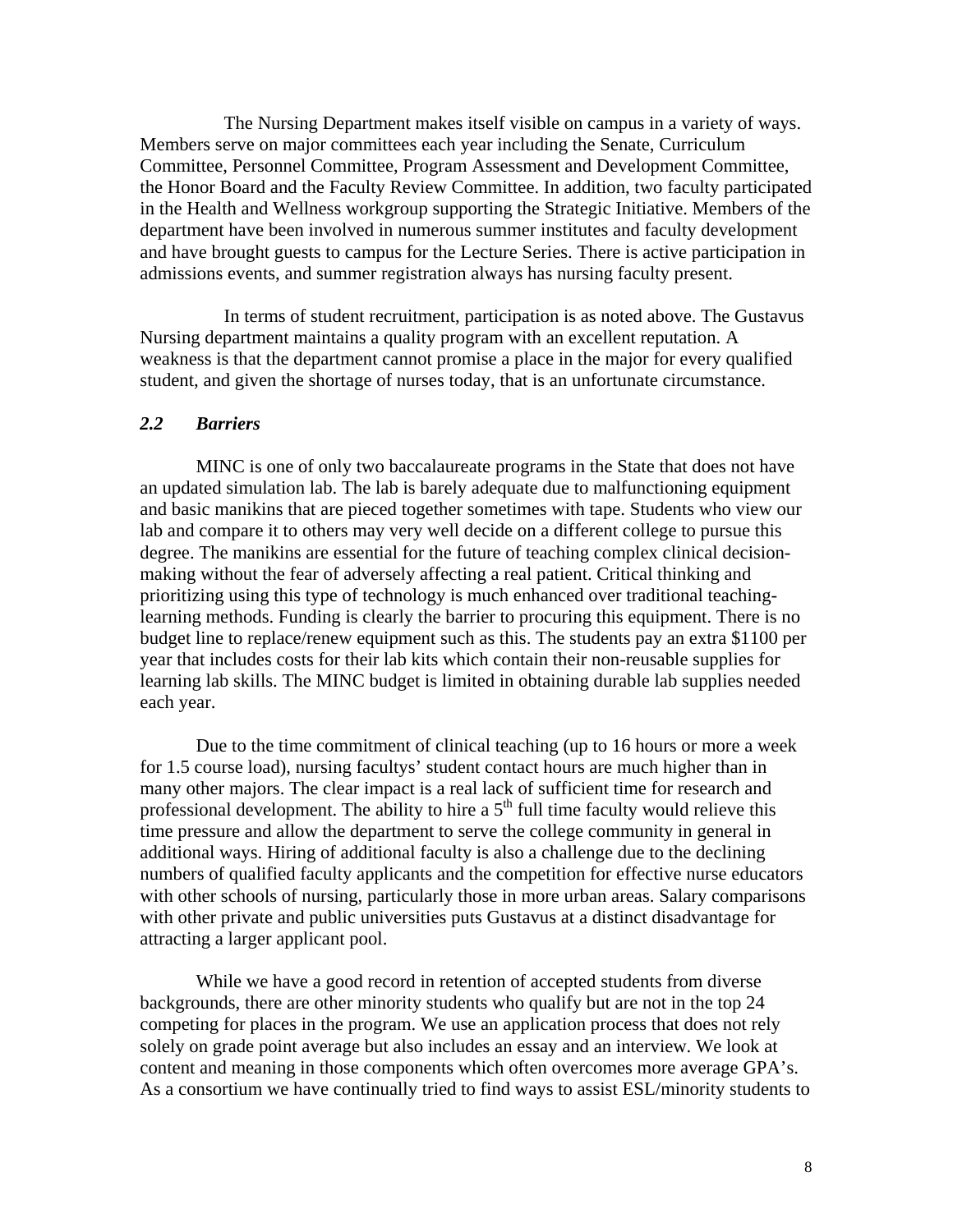achieve success. When ESL students are admitted, they tend to do well in the program, but often fail the licensing exam on the first or even second try. Eventually, most do pass and become registered nurses and that is the most important goal, but our challenge is how to help them achieve that on the first try. Pass rates for first time test takers is the one reported to the state. The native language and culture of students are only two of many factors but they are considered as we review any pass rates less than 100% for each graduating class. Overall support for ESL students at both colleges may be an area for improvement as we go forward.

# **Section 3 Strategic Initiatives and Recommendations**

## *1) Simulation Lab – Strategic Goal/Initiatives 1.1 and 1.7*

Program Goal #1 - Present a dynamic, contemporary curriculum that prepares individuals who are eligible for licensure by examination as a registered nurse, entry level professional practice upon licensure, and graduate study.

Program Goal #4 Acquire and allocate fiscal, faculty, physical, clinical, library and learning resources to achieve the mission of the program.

Recommendation: Faculty and the college work together to determine the most effective type of simulation lab and identify funding sources. Additionly, they should determine the ways that it could be used for more than one department. Preliminary conversations with HES provide evidence that the lab could be utilized within their curriculum as well. A physical move of the nursing department to a remodeled Lund Center would create the physical environment to share expensive but necessary equipment. There would also be the potential to share simulation with the community as well, such as Rivers Edge Hospital, nursing homes, home health agencies, ambulance service, etc.

## *2) Use of Videoconferencing technology - Strategic Goal/Initiatives 2.6, 3.1*

Program Goal #1 - Present a dynamic, contemporary curriculum that prepares individuals who are eligible for licensure by examination as a registered nurse, entry level professional practice upon licensure, and graduate study.

Program Goal #4 - Acquire and allocate fiscal, faculty, physical, clinical, library and learning resources to achieve the mission of the program.

Recommendation: The enhanced technology available for long distance interactions has many possibilities, among them the ability to have experts from other colleges or health care organizations guest "lecture" to our students from remote locations. For instance, a Mayo nurse researcher could discuss his/her work and implications for practice to a nursing research class via this format.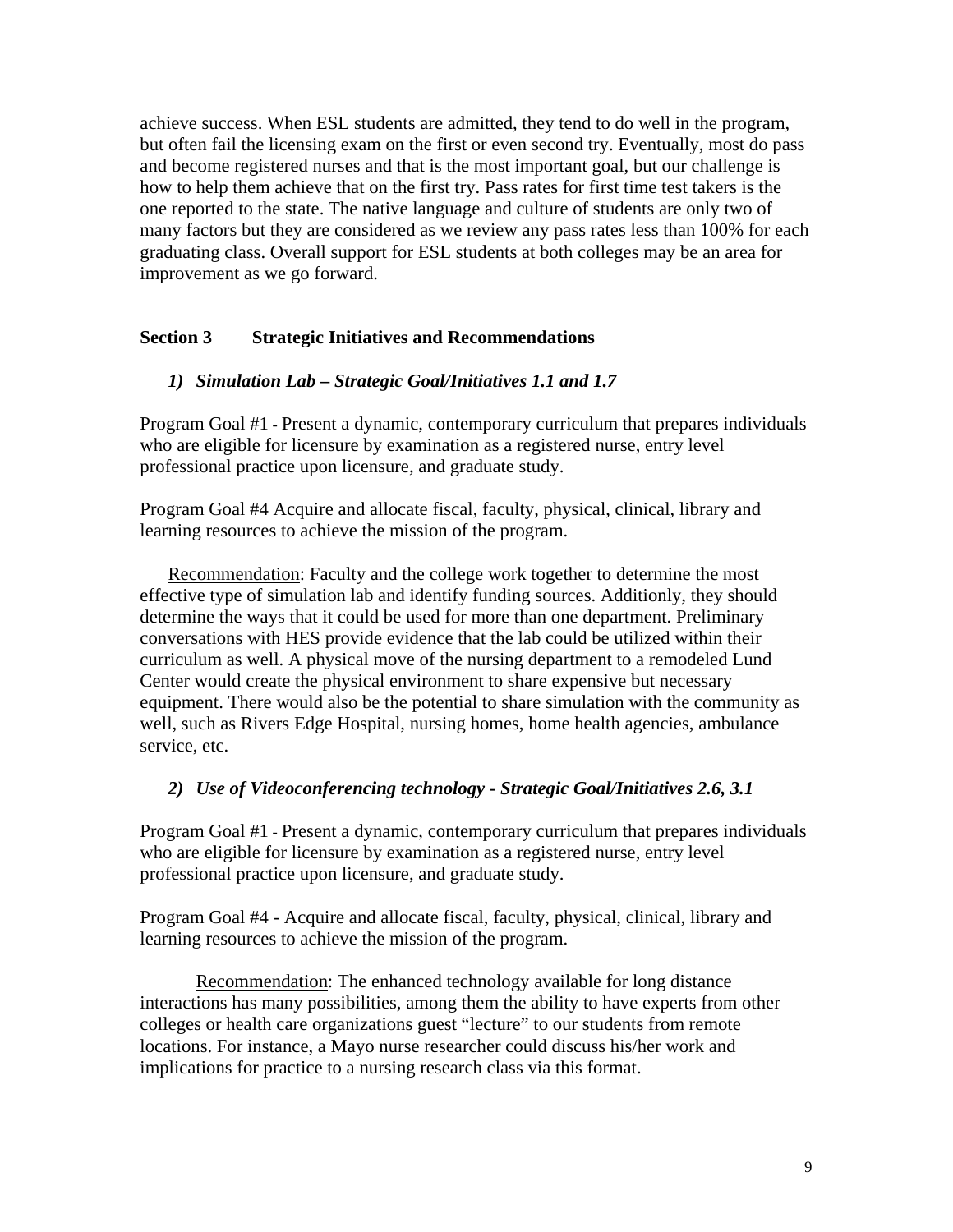Creative interactions between faculty and opportunities for a different kind of team teaching between our two campuses would also be a benefit for innovative teaching/learning. Practically speaking, meetings held between the two campuses without the need for the time and expense of travel is possible.

 Bringing the stories of an ethnically diverse patient population and workforce into the classroom for interactive discussions via this technology would be possible and greatly enhance the variety of experiences needed for our students to increase their cultural competency.

## *3) Recruit and retain qualified and diverse faculty– Strategic Goal/Initiatives 5.3*

Program Goal #2 - Recruit and retain qualified and diverse faculty committed to baccalaureate nursing education at the upper division level in a Christian liberal arts setting.

Program Goal #4 - Acquire and allocate fiscal, faculty, physical, clinical, library and learning resources to achieve the mission of the program.

Recommendation: As noted above, compensation comparisons with other colleges has been a disadvantage when recruiting faculty to full and part time positions. Graduate prepared professional nurses find salaries at health care institutions far higher than in academia and competition for them is often compensation based. The aging and impending retirements of current nursing faculty are not being adequately replaced by younger professionals. Yet the demand for nursing education is high. Creative ideas for attracting highly qualified faculty are needed. Included are up-to-date facilities as discussed above, course loads that allow time for scholarship and service, and compensation that is fair and reasonable as professional nurses move from clinical to academic environments.

# *4) Provide academic support for diverse student population – Strategic Goal/Initiative 1.5, 3.1.*

Program Goal #3 - Recruit and retain qualified and diverse students committed to the profession of nursing, who value the liberal arts as an essential foundation to the art and science of professional nursing practice

 Recommendation: Diversity in the demographics in patient populations should and must be reflected in the nursing workforce caring for them. Recruitment of minority students interested in nursing and providing college services for their success and retention is an essential goal. The college in conjunction with academic departments should identify the academic and social support needs of diverse student populations to insure their success, and work diligently to meet those needs.

5) *Provide opportunities for nursing students to engage the world – Strategic Goal/Initiatives 3.1, 4.3*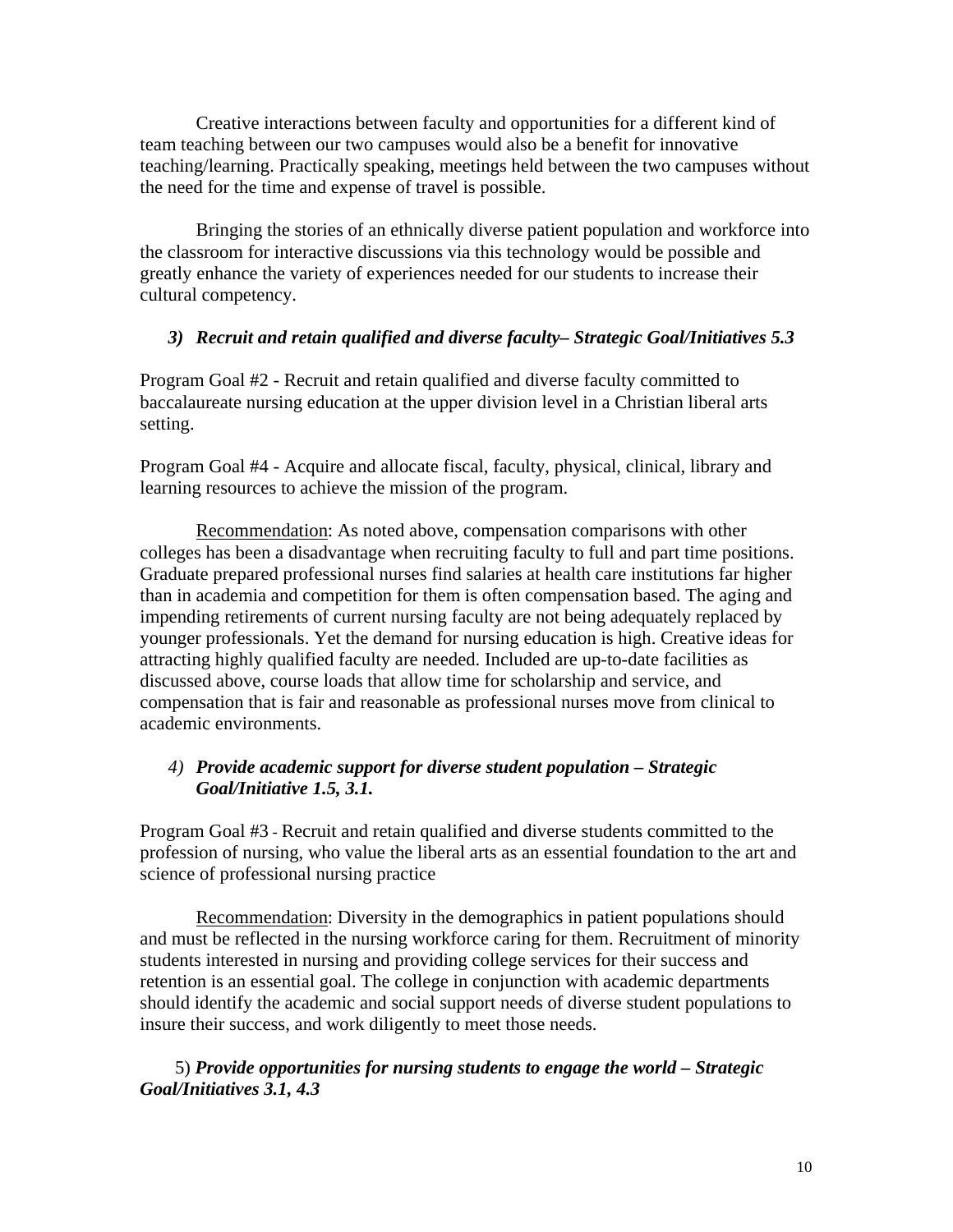Program Goal #5 - Maintain a nursing program that meets quality standards of state and national professional nursing agencies.

While this program goal is broad and encompasses many aspects of the nursing curriculum, the faculty is particularly committed to inter-cultural understanding as an outgrowth of the sense of vocation and reflective practice. Nurses, by the very nature of the profession strive to demonstrate those values. The teaching of cultural competence is a quality standard in our national accrediting agencies.

 Providing international travel experiences to Tanzania in three of the last four years, in partnership with the St. Paul Synod's programs and relationships within Tanzania, students have had an opportunity to enhance their understanding of health in a cultural context. They have been able to see their lives in perspective as compared to a third world country struggling to feed, educate and provide health care with severely limited resources. A service trip to Guatemala over spring break a few years ago was also an attempt to broaden the worldview of students and see the possibilities of service that they, with their particular skills, can offer. The Recommendation is to continue to provide the support and resources necessary to sustain the offering of international travel particularly to third world countries, and domestic experiences that meet this value and goal in the nursing program

## **Section 4 Assessment**

**Simulation Lab – Strategic Goal/Initiatives 1.1 and 1.7 Use of Videoconferencing technology - Strategic Goal/Initiatives 2.6, 3.1** 

**Program Goal #1 - Present a dynamic, contemporary curriculum that prepares individuals who are eligible for licensure by examination as a registered nurse, entry level professional practice upon licensure, and graduate study.** 

# **Program Goal #4 Acquire and allocate fiscal, faculty, physical, clinical, library and learning resources to achieve the mission of the program.**

In order to demonstrate that we have achieved these goals:

- realize an effective simulation lab where faculty are proficient in teaching relevant skills for all four levels of the nursing curriculum.
- take advantage of and be successful in the grant writing assistance of the Video Guidance company to purchase and incorporate the advantages of distance conferencing to provide enhanced learning opportunities for students and more efficient use of team teaching and interaction among the faculty on two campuses.
- partner with other health related departments on campus to create a - learning environment that utilizes resources effectively and that creates an - academic learning environment that is enhanced by the partnerships that logically go together for physical components and the opportunity for